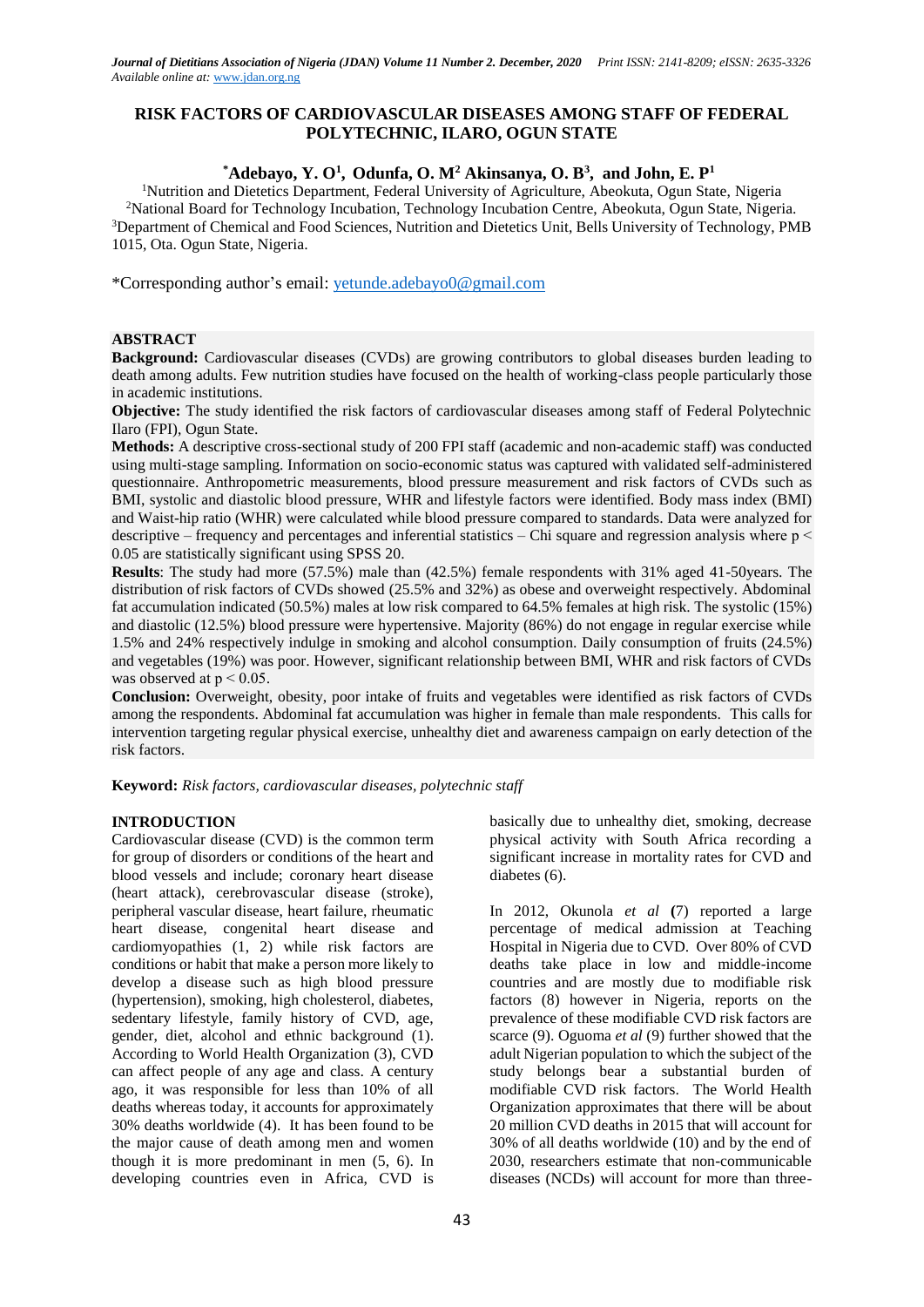quarter of deaths globally while CVD alone will be responsible for more deaths in low income countries than infectious diseases including HIV/AIDS, tuberculosis, malaria, maternal and perinatal conditions and nutritional disorders (11). CVDs account for most death (about 17 million people annually) followed by cancer (7.6 million), respiratory diseases (4.2 million) and diabetes (1.3 million). These cluster of diseases account for 80% of disease related deaths (12). The four major noncommunicable diseases featuring prominently are CVDs, cancer, respiratory diseases and diabetes mellitus while the four main behavioral risk factors are; tobacco use, physical inactivity, alcohol and unhealthy diet (12). Also, there is an indication that increased urban migration and urbanization overtime encouraging lifestyle changes arising from improved income level is contributory to the increase prevalence of these risk factors (9). The level of exposure to risk factors of unhealthy diets, physical inactivity, undue stress and pressure, tobacco use and harmful use of alcohol and drugs had become higher in developing countries than in high-income countries where comprehensive interventions at prompting healthier behavior, affordable and accessible health care service for early detection, effective treatment and prevention of complications are in place (3). Thus, CVD is now considered as the largest single contributor to global mortality and will continue to control mortality drifts in the future (13). With this trend coupled with the scarcity of prevalence of modifiable CVD risk factors even among staff in industries or academic work place, there is the need to identify some of the major risk factors contributing to the development of CVDs in academic and non-academic study population. These group of population are exposed to different environmental conditions such as stress, inactivity and unhealthy eating pattern which can **Table 1: Sample distribution of respondents**

increase their risk of exposure to CVDs. It is believed that information obtained will provide basis for employers to see the need for continuous protection of the health of their employees so they will continue to be productive in contributing to the growth of the country.

# **MATERIALS AND METHODS**

#### **Study design**

The study was descriptive and cross-sectional in design.

#### **Area of Study**

The study was conducted in Federal Polytechnic, Ilaro, Ogun State. It is a higher institution of learning established by decree No 33 of July 25, 1979 and became opened to students on November 15, 1979. It is located along Oja-Odan Road which is about 3km from Ilaro Township and about 60km from Idiroko, a Nigerian boarder town with the Republic of Benin. Ilaro town itself is an ancient town land locked between Lagos and Abeokuta, the capital of Ogun State.

**Population of study:** The target study population includes all the academic and non-academic staff of Federal Polytechnic, Ilaro, Ogun State. At the time of the study, the total population of staff of the institution was Eight Hundred and Forth-Seven (847) (FPI/CEST/SM/179). These comprised of Three Hundred and Twelve (312) academic staff and Five Hundred and Thirty-Five (535) non-academic staff.

### **Sample size and Sampling Technique**

From the total population of the target of study (847), 25% of each category of staff was selected following Mugenda and Mugenda (14) procedure where a sample of 10-30% of the total population is considered to give a good reliability. Thus, the sample size was calculated as follows and respondents drawn from the population:

| Table 1: Sample distribution of respondents |                       |                   |                |                    |  |
|---------------------------------------------|-----------------------|-------------------|----------------|--------------------|--|
| S/No                                        | <b>Staff Category</b> | <b>Population</b> | Sampling ratio | <b>Sample Size</b> |  |
|                                             | Academic staff        |                   |                |                    |  |
| ,.                                          | Non-academic staff    | 535               | 0.25           | 34ء                |  |
| Total                                       |                       | 847               |                | 212                |  |

Respondents were selected using multi-stage sampling technique. The first stage involved random selection of three schools out of the five schools in the Polytechnic by balloting. The second stage involved the random selection of three departments each from each of the schools while in the third stage, respondents were selected randomly based on population of respondents in each school.

# **Inclusive and exclusion criteria (criterion)**

Only willing academic and non-academic staff participated in the study while pregnant staff in both categories as well as those with medical ill-health were excluded from the study. However, 200 staff (academic and non-academic) gave their informed consent to participate in the study after the objective of the study have been explained to them.

#### **Ethical Approval**

The study was approved by the Ethical Review Committee of the College of Natural and Applied Sciences, Bells University of Technology, Ota, Ogun State, Nigeria. (BELLSTECH/COLNAS/ERC/018/019)

#### **Materials for data collection**

The following were used in data collection of the respondents

- 1. Semi-structured questionnaire
- 2. Bathroom scale (BR 9707)
- 3. Measuring tape
- 4. Automatic Blood Pressure Monitor (KD 002)
- 5. Calibrated meter rule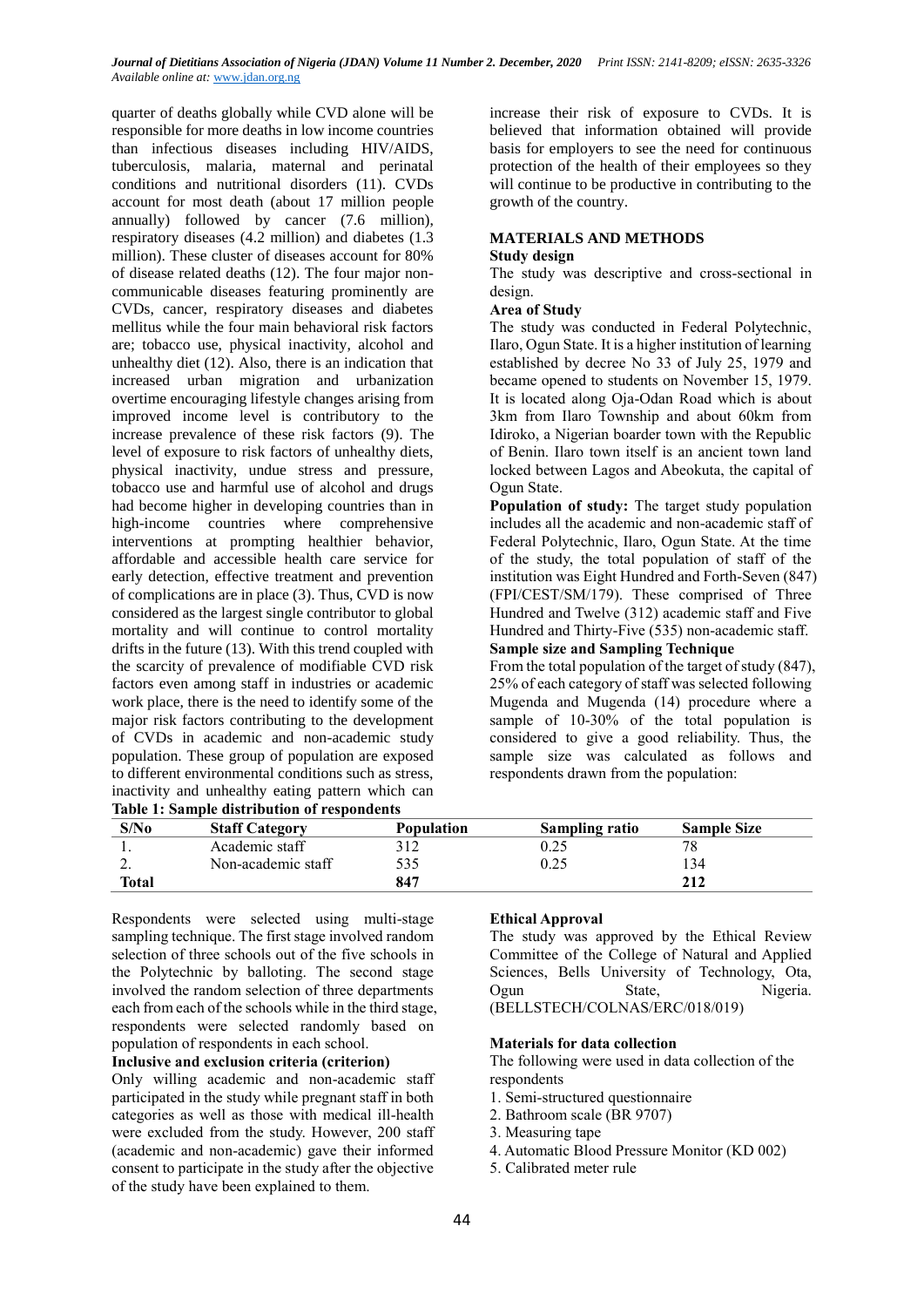# **Method of Data Collection**

A validated self-administered questionnaire was used to elicit relevant information on socioeconomic/demographic characteristics of the respondents such as age, gender, marital status, highest level of education attained, employment status and income level.

Anthropometric measurements (weight, height, waist circumference and hip circumference) were taken using standard procedures. The weight was taken with a bathroom weighing scale (BR 9707) and the height with a calibrated meter rule while the waist and hip circumference were taking with a measuring tape. These measurements were used to calculate the Body Mass Index (BMI), the Waist-Hip Ratio (WHR) and compared to standards (16). The BMI calculated was classified as underweight (< 18.5kg/m<sup>2</sup> ), normal weight (18.5-24.9kg/m<sup>2</sup> ), overweight (25.0-29.9kg/m<sup>2</sup>) and obese ( $\geq$  30kg/m<sup>2</sup>) using WHO classification (15). The WHR was also classified using WHO classification (16). For men, low risk (≤ 0.95), medium risk (0.96-1.00) and values  $>1.00$  were at high risk. Women on the other hand were classified low risk as  $( \leq 0.80)$ , medium risk (0.81-0.85) and high risk at  $> 0.85$ . The blood pressure measurement involved the use of an automatic blood pressure monitor (KD 002). The reading was taken in duplicate (at the beginning and at the end of the interview), the mean recorded and compared with NCEP ATP III classification (17) Blood pressure (systolic/diastolic pressure: normal (˂120/˂80mmHg), pre-hypertension (120-139/80- 89mmHg) and hypertension (>140/90mmHg)

**Statistical analysis:** Statistical analysis was done using SPSS version 20.0. Descriptive statistics such as frequencies, percentages, means and standard deviation were used to analyze the sociodemographic and anthropometric data. Inferential statistics; chi square and regression analysis were used to establish the relationship between anthropometric parameters and the risk factors of CVDs at  $p \leq 0.05$ 

### **RESULTS**

### **Socio-demographic Characteristics of the respondents**

Table 2 shows that 57.5% males and 42.5 females took part in the study. Most (82.5%) of them were married with less than half (32%) above the age of 50years while 12.5% were between the ages of 18- 30years. The study comprised of 65% nonacademic staff and 35% academic staff of the institution. The highest level of education attained indicated that about 31% had HND/B.Sc., 28% had postgraduate qualifications while 12% had lower qualifications comprising primary school leaving certificate, trade test certificate, proficiency certificate and City and Guild of London Certificate. Only 5% earned above N200,000 monthly while 47% earned between N50,000 – N99,999.

### **Distribution of Risk factors of CVD among the respondents**

The distribution of risk factors of cardiovascular diseases (CVDs) are depicted in Table 3. Obesity, which is one of the risk factors defined by body mass index (BMI) greater than  $30\text{kg/m}^2$  was observed in 25.5% of the respondents, 32% were overweight while only 3% were underweight. The systolic and diastolic blood pressure indicated that most of the respondents were of normal blood pressure. However, 15% and 12.5% were hypertensive for systolic and diastolic blood pressure respectively. Majority of the respondents do not engage in smoking and alcohol consumption. The results of the waist to hip ratio among the male respondents showed that a little more than half (51.3%) were at low risk while 10.4% were at high risk of abdominal obesity. More (64.7%) of the women of study were at high risk of abdominal obesity as against 10.6% who were at low risk based on the waist to hip ratio.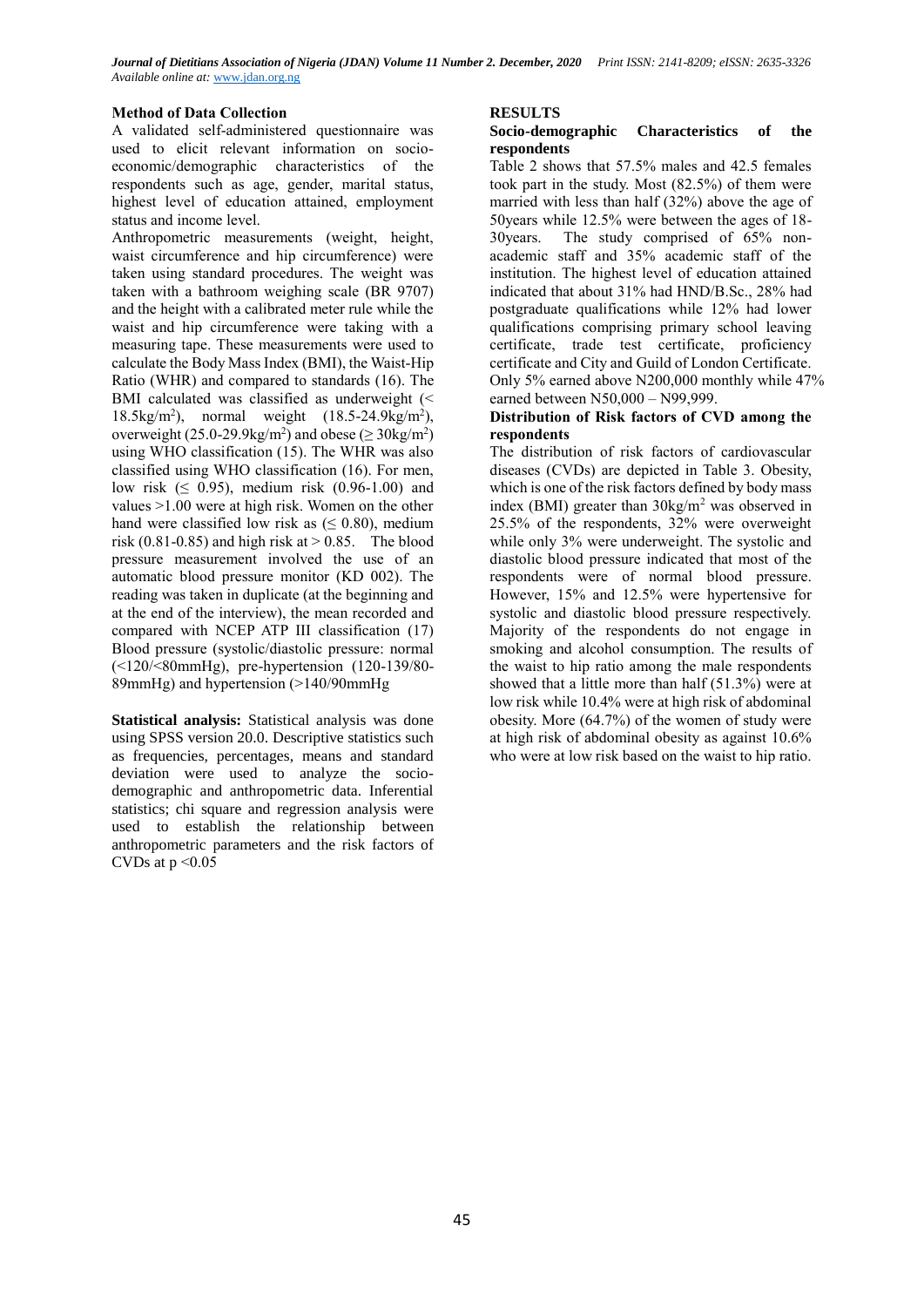| <b>Variables</b>                  | Frequency | Percentage (%) |  |  |
|-----------------------------------|-----------|----------------|--|--|
| Age in years                      |           |                |  |  |
| 18-30                             | 25        | 12.5           |  |  |
| $31 - 40$                         | 49        | 24.5           |  |  |
| $41 - 50$                         | 62        | 31.0           |  |  |
| $>50$                             | 64        | 32.0           |  |  |
| <b>Sex</b>                        |           |                |  |  |
| Female                            | 85        | 42.5           |  |  |
| Male                              | 115       | 57.5           |  |  |
| <b>Highest level of Education</b> |           |                |  |  |
| WASCE/GCE                         | 21        | 10.5           |  |  |
| <b>OND/NCE</b>                    | 38        | 19.0           |  |  |
| HND/B.Sc                          | 61        | 30.5           |  |  |
| MBA/M.Sc.                         | 49        | 24.5           |  |  |
| Ph.D.                             | 7         | 3.5            |  |  |
| Others                            | 24        | 12.0           |  |  |
| <b>Employment Status</b>          |           |                |  |  |
| Academic staff                    | 70        | 35.0           |  |  |
| Non-academic                      | 130       | 65.0           |  |  |
| <b>Monthly Income</b>             |           |                |  |  |
| $<$ N20,000                       | 46        | 23.0           |  |  |
| N20,000 - N49,999                 | 29        | 14.5           |  |  |
| N50,000 - N99,999                 | 94        | 47.0           |  |  |
| N100,000 - N200,000               | 21        | 10.5           |  |  |
| $>$ N200,000                      | 10        | 5.0            |  |  |
| <b>Total</b>                      | 200       | 100            |  |  |

# **Table 2: Socio-economic and demographic characteristics of the respondents**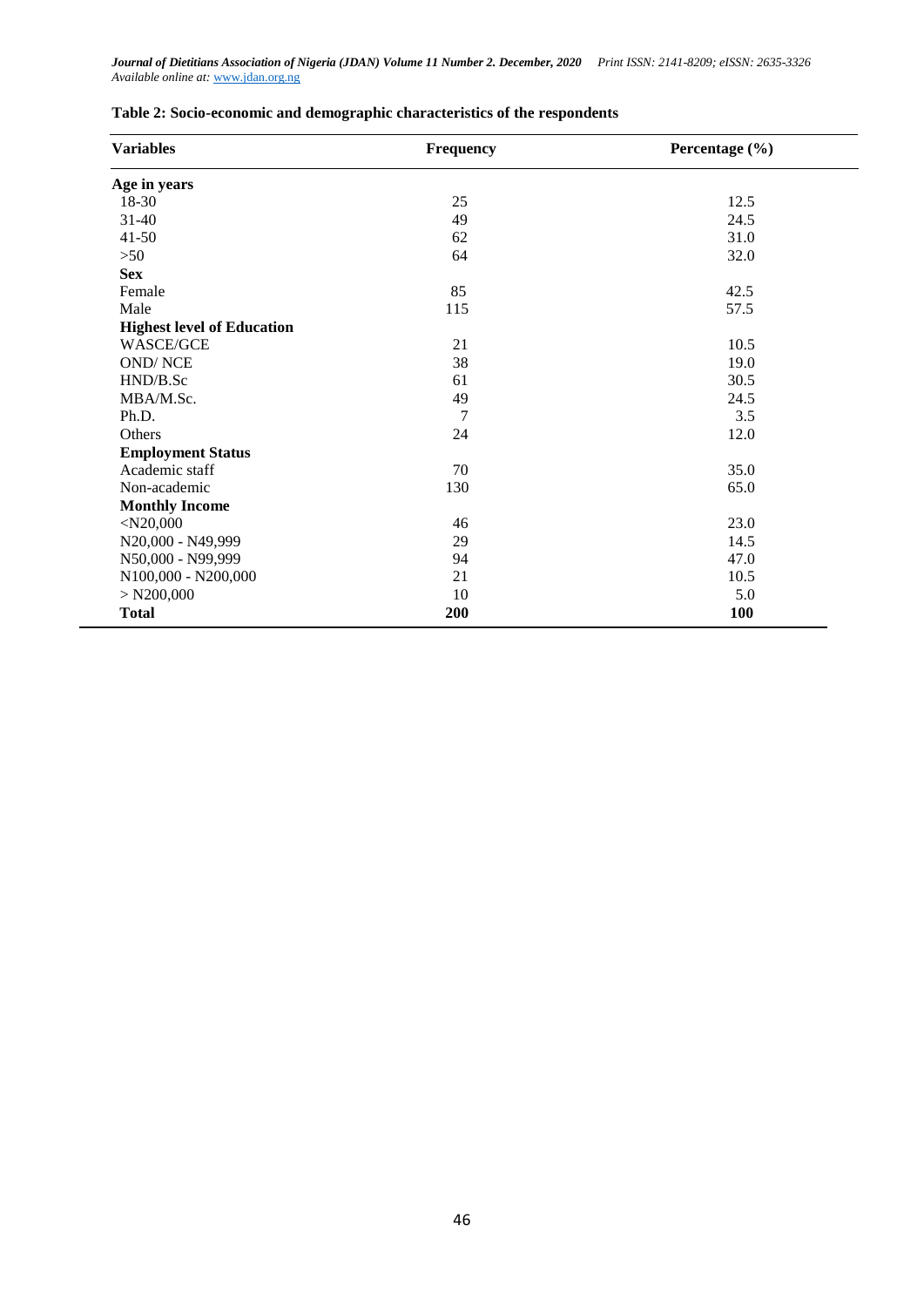| Table 3: Distribution of Risk factors of CVD among the respondents |  |  |  |
|--------------------------------------------------------------------|--|--|--|
|--------------------------------------------------------------------|--|--|--|

| <b>Variables</b>                       |                  |                |
|----------------------------------------|------------------|----------------|
| <b>Risk factors</b>                    | <b>Frequency</b> | Percentage (%) |
| $\overline{\text{BMI}(\text{kg/m}^2)}$ |                  |                |
| $<$ 18.5 (Underweight)                 | 6                | 3.0            |
| 18.5-24.9 (Normal weight)              | 79               | 39.5           |
| 25.0-29.9 (Overweight)                 | 64               | 32.0           |
| $\geq$ 30 (Obese)                      | 51               | 25.5           |
| <b>Systolic Blood Pressure (mmHg)</b>  |                  |                |
| Normal $(\leq 120)$                    | 101              | 50.5           |
| Pre-hypertension (120-139)             | 69               | 34.5           |
| Hypertension (>140)                    | 30               | 15.0           |
| <b>Diastolic Blood Pressure (mmHg)</b> |                  |                |
| Normal $(\leq 80)$                     | 120              | 60.0           |
| Pre-hypertension (80-89)               | 55               | 27.5           |
| Hypertension (>90)                     | 25               | 12.5           |
| <b>Lifestyle factors</b>               |                  |                |
| <b>Engaging in Regular Exercise</b>    |                  |                |
| Yes                                    | 28               | 14.0           |
| No                                     | 172              | 86.0           |
| <b>Smoking</b>                         |                  |                |
| Yes                                    | 3                | 1.5            |
| No                                     | 197              | 98.5           |
| <b>Alcohol consumption</b>             |                  |                |
| Yes                                    | 48               | 24.0           |
| N <sub>o</sub>                         | 152              | 76.0           |
| Daily fruit consumption                |                  |                |
| Yes                                    | 49               | 24.5           |
| N <sub>o</sub>                         | 151              | 75.5           |
| Daily vegetables consumption           |                  |                |
| Yes                                    | 38               | 19.0           |
| N <sub>o</sub>                         | 162              | 81.0           |
| <b>Waist Hip Ratio Distribution</b>    |                  |                |
| <b>Male</b>                            |                  |                |
| <b>Risk of obesity</b>                 |                  |                |
| Low Risk $\leq 0.95$                   | 59               | 51.3           |
| Medium Risk 0.96-1.00                  | 44               | 38.3           |
| High $Risk > 1.00$                     | 12               | 10.4           |
| <b>Female</b>                          |                  |                |
| <b>Risk of Obesity</b>                 |                  |                |
| Low Risk $\leq 0.80$                   | 9                | 10.6           |
| Medium Risk 0.81-0.85                  | 21               | 24.7           |
| High $Risk > 0.85$                     | 55               | 64.7           |
| <b>Total</b>                           | 200              | <b>100</b>     |

### **Relationship between body mass index (BMI), waist to hip ratio (WHR), lifestyle factors and dietary practices**

Tables 4 and 5 shows the relationship between body mass index (BMI), waist hip ratio (WHR), lifestyle factors and dietary practices of the respondents using chi square and regression analysis. The result indicated that cigarette smoking  $(r = .111; p = .014)$ , alcoholic intake  $(r = .036; p = .001)$ , salt consumption  $(r = .101; p = .013)$ , systolic blood pressure  $(r = .094; p = .010)$ , diastolic blood pressure  $(r = .219; p = .000)$  and fruits and vegetables consumption  $(r = .761; p = .005)$  all had a positive relationship with the body mass index (BMI) of the

respondents while oil intake  $(r = -.045; p = .571)$  has a negative relationship with the BMI.

The ordinal regression for waist to hip ratio, lifestyle and dietary practices revealed a positive association between cigarette smoking  $(r = .006; p = .016)$ , alcoholic intake  $(r = .061; p = .048)$ , systolic blood pressure  $(r = .304; p = .000)$ , diastolic blood pressure  $(r = .190; p = .000)$  and the waist to hip ratio while the salt consumption ( $r = -.047$ ;  $p = .210$ ), fruits and vegetables consumption ( $r = -0.611$ ;  $p = .005$ ) and oil intake ( $r = -0.045$ ;  $p = 0.109$ ) had negative relationship with the WHR. (Table 5).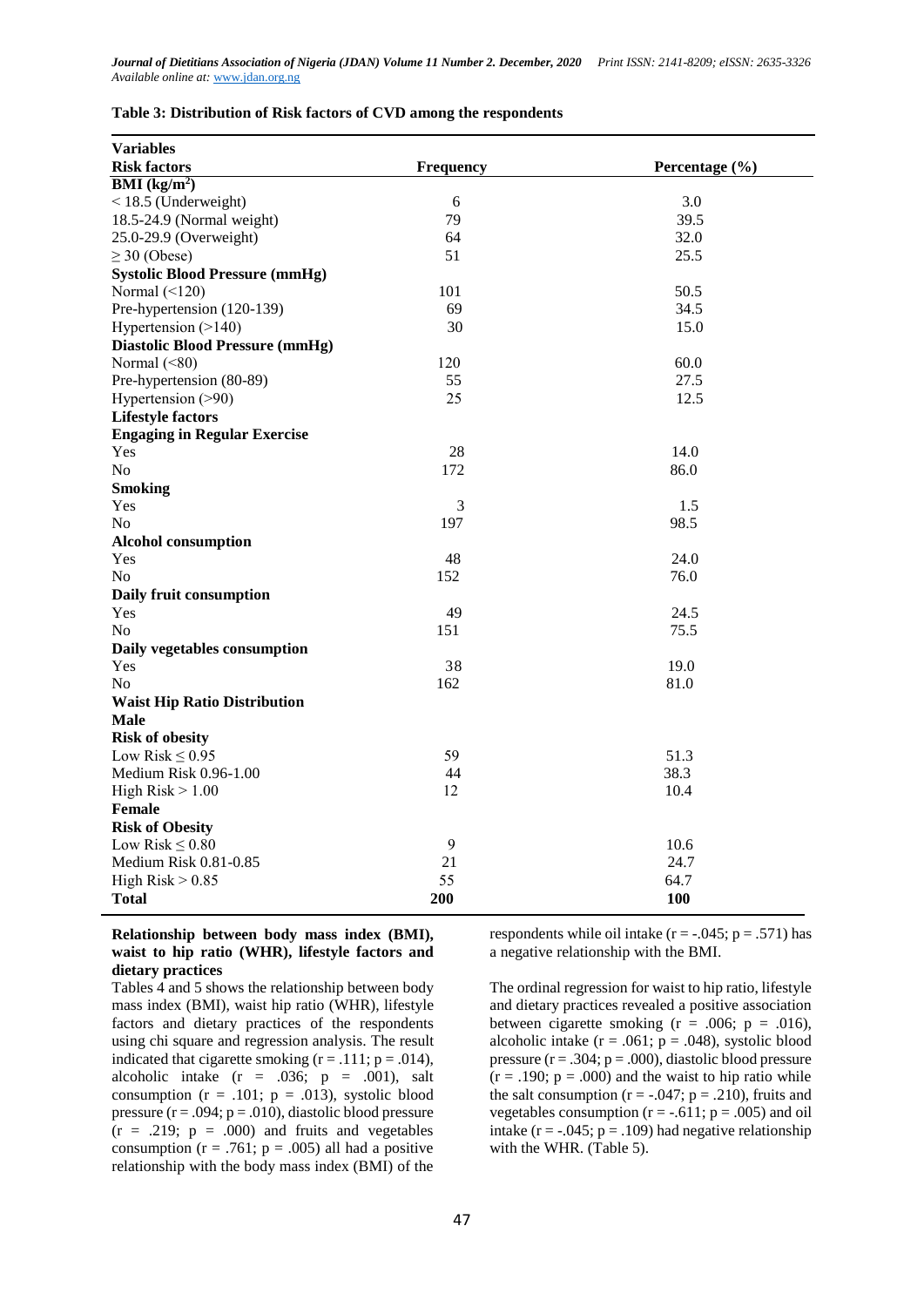| <b>Variable</b>                | <b>Coefficient</b> | $\frac{1}{2}$<br>Sig (P-value) | Exp $(\beta)$ | Probability $(\% )$ |
|--------------------------------|--------------------|--------------------------------|---------------|---------------------|
|                                |                    |                                |               |                     |
| Cigarette Smoking              | .111               | .014                           | 1.117         | 11.7                |
| Alcohol Intake                 | .036               | .001                           | .965          | 3.5                 |
| <b>Salt Consumption</b>        | .101               | .013                           | .904          | 9.6                 |
| Oil Intake                     | $-.045$            | .571                           | 1.041         | 4.1                 |
| <b>Systolic Blood Pressure</b> | .094               | .010                           | .843          | 5.6                 |
| Diastolic Blood Pressure       | .219               | .000                           | .898          | 4.5                 |
| Fruit & Vegetable Intake       | .761               | .005                           | 1.182         | 6.1                 |
| Constant                       | .021               | .962                           |               |                     |
| Hosmer and Lemeshow Test (Chi- | 4.443              | .815                           |               |                     |
| Square)                        |                    |                                |               |                     |

**\* Significant at p ˂ 0.05**

# **Table 5: Ordinal Regression for Waist-Hip Ratio and Lifestyle and Dietary Practices**

| <b>Variable/Statistics</b>           | <b>Coefficient</b> | Sig (P-value) | Exp $(\beta)$ | Probability $(\% )$ |
|--------------------------------------|--------------------|---------------|---------------|---------------------|
|                                      |                    |               |               |                     |
| Cigarette Smoking                    | .006               | .016          | 1.006         | 0.6                 |
| Alcoholic intake                     | .061               | .048          | 1.056         | 5.6                 |
| Salt consumption                     | $-.047$            | .210          | .953          | 4.7                 |
| Oil Intake                           | $-.045$            | .109          | 1.041         | 4.1                 |
| <b>Systolic Blood Pressure</b>       | .304               | .000          | .723          | 2.6                 |
| Diastolic Blood Pressure             | .190               | .000          | 1.008         | 3.5                 |
| Fruit & Vegetable Cons.              | $-.611$            | .005          | 1.121         | 1.1                 |
| Goodness-of-fit (Chi-Square) Pearson |                    |               |               |                     |
| Deviance                             | 15319.768          | .619          |               |                     |
|                                      | 1561.171           | .800          |               |                     |
| Test of Parallel Lines (Chi-Square)  | 798.31             | .752          |               |                     |

### **DISCUSSION**

The subjects of this study comprised of more male (57.5%) than female (42.5%). The higher male to female ratio in the study is similar to the study among tertiary hospital employees and families on cardiovascular risk factors by Divya *et al*, (18). The educational status of the respondents showed that most are well educated with qualifications of B.Sc/HND, M.Sc/MBA and Ph.D. as cardiovascular disease (CVD) can affect people of any age, sex and class (19). The high level of education seen could also be because the study was carried out in a tertiary institution where such is expected among the staff. However, reverse was the case among public-sector workers in Angola where there was low education level in 34.6% of the respondents of study despite working in an institution of higher education (4). It should be noted that education increases people's communication skills, reduces inequalities in the knowledge of disease transmission. The improvement in education is crucial for the prevention, early diagnosis and adequate management of chronic disease risk factors (4). Majority of the respondents of study were married with 12.5% single, this high proportion of married people could have a significant impact on noncommunicable diseases occurrence especially high blood pressure since marital issues related to social, financial and nutritional obligation has been found

to have an associated effect on blood pressure among married couples (20).

The result of the BMI was higher than what was obtained from other studies around the country with reported prevalence of 8.1%; 22.8% for obesity and overweight in Maiduguri, 12.5% and 20.3% in Ile-Ife but similar to findings in Lagos with (22.2% obesity and 32.7% overweight (21). These higher values in the subject of study could be attributed to the perceived sedentary nature of their work as many of the respondents (86%) do not engage in regular exercise. Certain occupations characterized by sitting for long periods predispose individuals to sedentary lifestyles and these individuals spend most part of their adult working lives less engaged in physical activity if they don't consciously involve themselves in physical or sporting activities outside of working hours (22**)**. The same trend of noninvolvement in regular physical exercises was observed among the respondents of study thereby increasing their susceptibility to overweight and obesity which could predispose them to chronic diseases associated with physical inactivity. In addition, the study revealed a substantially high prevalence of cardiovascular risk factor especially overweight and obesity. This was higher than what was obtained from other studies around the country with reported prevalence of 24.3%, 19% and 18% in Ota, Lagos and Zaria respectively (23). Early data in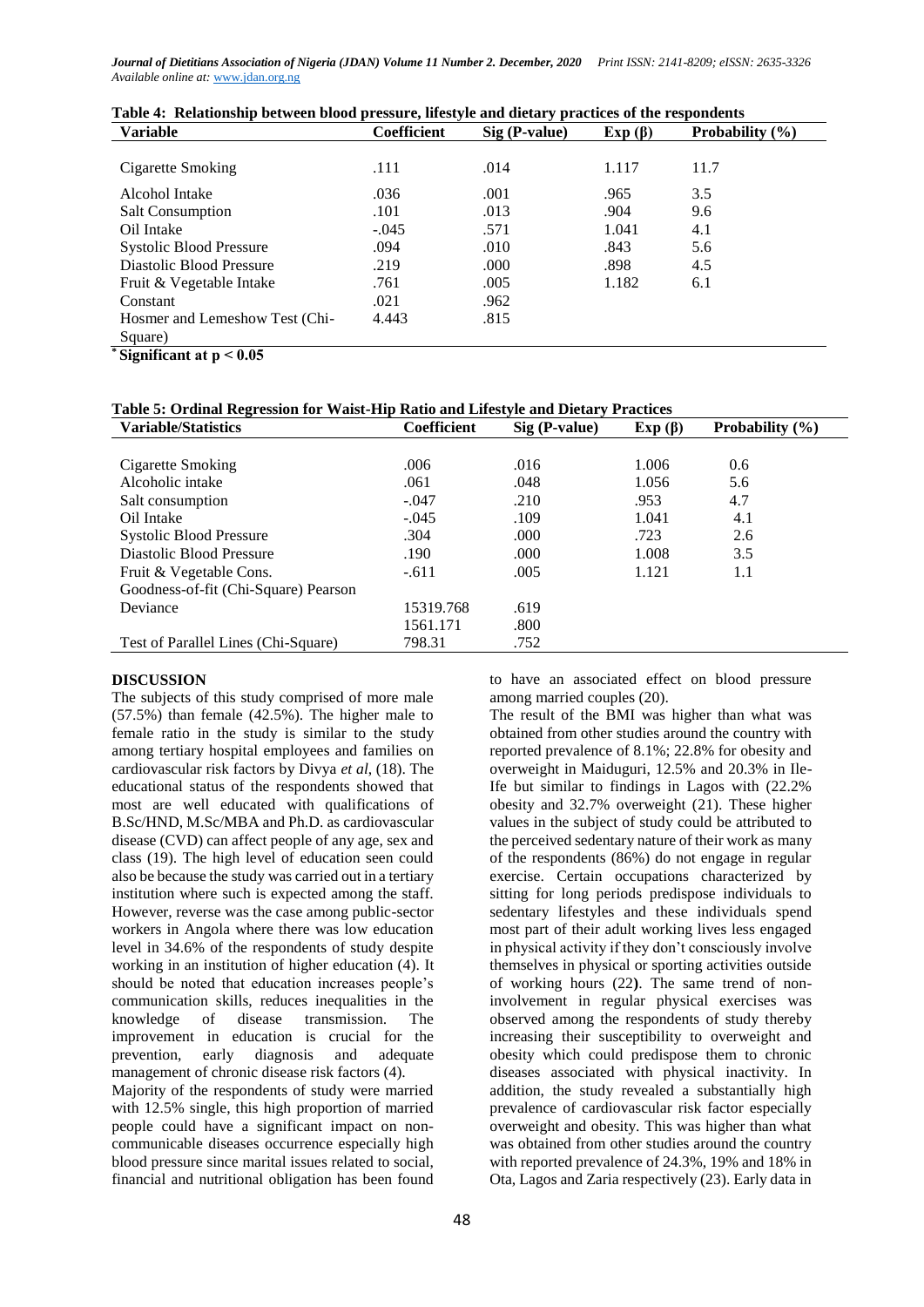Nigeria during the middle and later part of the last century suggested low prevalence of obesity (24, 25), reverse is however the case in the present time where more people are becoming overweight and obese arising from urbanization thereby encouraging sedentary lifestyle and unhealthy eating.

In addition, more females were obese than male measured by assessing the central obesity which is similar to Adegoke *et al,* (26) and Ogunmola *et al,*  (27) in their studies in rural communities. This was attributed to the fact that majority of the women studied in the rural communities were low income earners and might not be able to afford variety of foods hence settling for the regular monotonous foods mostly carbohydrates and fats which predisposed them to obesity. Central obesity was predominantly higher among the female respondents of study and unhealthy diet has been shown to play a major role in the development of diet related noncommunicable diseases (28).

The systolic and diastolic blood pressure measurement in the study indicated a prevalence of 27.5% of hypertension which is lower than that reported in Angola (4) but within the range reported in other African countries such as South Africa (29), Uganda (30), Ethiopia (31) and Ghana (32) where the prevalence varied from 13.7% to 30.5%. This difference might be due to the differences in the methodology employed as well as the area of study. Hypertension highlights the central role of endothelial dysfunction which is contributory to the initiation and progression of atherosclerosis. It points to the importance of early diagnosis and intervention against hypertension and associated CVD risks and complications (9). Most of the respondents of study exhibited good systolic and diastolic blood pressure values. This could be attributed to the fact that a higher percentage had their blood pressure monitored regularly as result of the available clinic and enrolment in the National Health Insurance Scheme (NHIS) within the institution.

The prevalence of cigarette smoking of 1.5% was lower than that reported by Ogah *et al* (23). The WHO in 2008 estimated about 4.6% smoke cigarette daily (12). Alcohol consumption was also observed to be lower which does not conform with the study on cardiovascular risk factors and noncommunicable diseases in Abia State where alcohol consumption was noted to be high (23). Therefore, the lifestyle of the respondents of study indicated majority do not indulge in smoking and alcohol consumption. This compares favorably with Lawoyin *et al*, (25) and Aliyu *et al*, (33**)**. This may be because the respondents are aware of the hazards of smoking and excessive alcohol intake and the disease conditions associated with it in relation to their higher level of education. The relationship between BMI, WHR, lifestyle factors and dietary

practices revealed BMI and WHR as risk factors of CVD among the respondents of study.

### **CONCLUSION**

The study showed the risk factors of cardiovascular diseases (CVD) among the staff of Federal Polytechnic in Ilaro, Ogun State. The most risk factors associated with increased risk of CVDs among the staff were overweight, obesity and limited physical exercises. There is the need to sensitize the staff of the institution and create awareness through nutrition education on the need for early detection of risk factors of cardiovascular diseases with emphasis on lifestyle and dietary intake. Interventions relating to sports, keep fit/gym membership can be implemented to promote physical and regular exercise among the workers.

### **ACKNOWLEDGMENT**

The authors wish to extend our gratitude to all the staff of Federal Polytechnic Ilaro, Ogun State for their time, cooperation and agreement to participate in the study.

# **REFERENCES**

- 1. Nepal Health Research Council. (2018). Prevalence of non-communicable diseases in Nepal, Hospital based study. Kathmandu: Nepal Health Research Council (NHRC).
- 2. World Health Organization (2018). Noncommunicable diseases. Geneva, Switzerland: World Health Organization. Available from: [https://www.who.int/news-room/fact](https://www.who.int/news-room/fact-sheets/detail/noncommunicable-diseases)[sheets/detail/noncommunicable-diseases](https://www.who.int/news-room/fact-sheets/detail/noncommunicable-diseases)
- 3. World Health Organization (2009). Definition, diagnosis and classification of diabetes mellitus and its complications: Report of a WHO consultation. Part 1, Diagnosis and classification of diabetes mellitus. World Health Organization. Geneva, Switzerland. [https://apps.who.int/iris/handle/10665/66040.](https://apps.who.int/iris/handle/10665/66040)
- 4. Capingana, D.P., Magalhães, P., Silva, A.B.T., Gonçalves, M.A.A., Baldo, M.P., Rodrigues, S.L., Simões, C.C.F., Ferreira, A.V.L. and Mill, J.G. (2013). Prevalence of Cardiovascular Risk Factors and Socioeconomic Level among Public-Sector Workers in Angola. *BioMed Central Public Health* 13: 732. doi: 10.1186/1471-2458-13- 732
- 5. Anand, S.S., Islam, S., Rosengren, A., Franzosi, M.G., Steyn, K., Yusufali, A.H., Keltai, M., Diaz, R., Rangarajan, S. and Yusuf, S. (2008). Risk factors for myocardial infarction in women and men: insights from the INTERHEART study*. European Heart Journal* 29(7): 932-940. doi:10.1093/eurheartj/ehn018.
- 6. Mirzaei, M., Truswell, A.S., Taylor, R. and Leeder, S.R. (2009). Coronary Heart Disease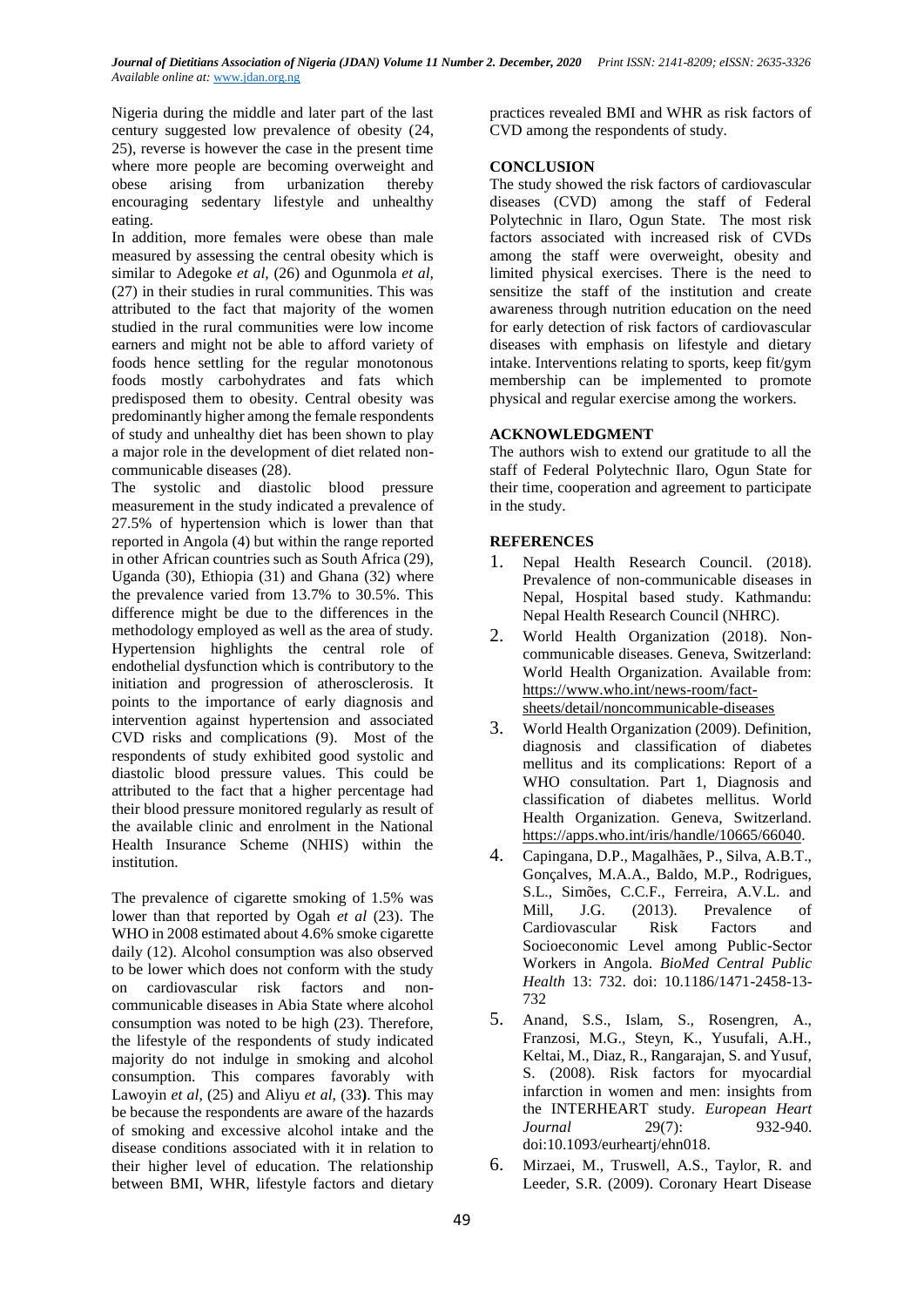Epidemics: Not all the same. *Heart* 95(9), 740- 746. doi:10.1136/hrt.2008.154856.

- 7. Okunola, O.O., Akintunde, A.A. and Akinwusi, P.O. (2012). Some Emerging Issues in Medical Admission Pattern in the Tropics. *Nigeria Journal of Clinical Practice* 15 (1) :51-54. doi:10.4103/1119-3077.94098.
- 8. Oluyombo, R., Olamoyegun, M.A., Ayodele, O.E., Akinwusi, P.O. and Akinsola, A. (2017). Clustering of chronic kidney disease and cardiovascular risk factors in South-west Nigeria. *Journal of Nephropathology* 6(3):196–203. doi:10.15171/jnp.2017.33
- 9. Oguoma, V.M, Nwose, E.U., Skinner, T.C., Digban, K.A., Onyia I.C. and Richards, R.S. (2015). Prevalence of cardiovascular disease risk factors among a Nigerian adult population: relationship with income level and accessibility to CVD risks screening. *BioMed Central Public Health.* 15(1): 397. doi:10.1186/s12889-015-1709-2.
- 10. Beaglehole R. and Bonita R. (2008). Global public health: A scorecard. *Lancet* 372(9654): 1988–1996. doi:10.1016/S0140- 6736(08)61558-5.
- 11. Alwan, A., MacLean, D.R., Riley, L.M., d'Espaignet, E.T., Mathers, C.D., Stevens, G.A. and Bettcher, D. (2010). Monitoring and surveillance of chronic non-communicable diseases: progress and capacity in high-burden countries. *Lancet* 376(9755): 1861-1868. doi:10.1016/S0140-6736(10)61853-3
- 12. World Health Organization (2011). New WHO Report: deaths from non-communicable diseases on the rise, with developing world hit hardest. World Health Organization: Geneva, Switzerland. [https://www.who.int/mediacentre/news/releas](https://www.who.int/mediacentre/news/releases/2011/ncds_20110427/en/) [es/2011/ncds\\_20110427/en/](https://www.who.int/mediacentre/news/releases/2011/ncds_20110427/en/)
- 13. Fuster, V. and Kelly, B.B. (2010). Promoting Cardiovascular Health in the Developing World: A Critical Challenge to Achieve Global Health. Institute of Medicine (US) Committee on Preventing the Global Epidemic of Cardiovascular Disease: Meeting the Challenges in Developing Countries. Washington (DC): [National Academies Press](http://www.nap.edu/)  [\(US\).](http://www.nap.edu/) doi:10.17226/12815.
- 14. Mugenda, O.M. and Mugenda, A.G (2009). Research Method: Qualitative and Quantitative approaches. Nairobi, African Centre for Technology Studies (ACTS) press.
- 15. World Health Organization (2016). BMI Classification. World Health Organization. Geneva, Switzerland. [https://www.euro.who.int/en/health](https://www.euro.who.int/en/health-topics/disease-prevention/nutrition/a-healthy-lifestyle/body-mass-index-bmi)[topics/disease-prevention/nutrition/a-healthy](https://www.euro.who.int/en/health-topics/disease-prevention/nutrition/a-healthy-lifestyle/body-mass-index-bmi)[lifestyle/body-mass-index-bmi](https://www.euro.who.int/en/health-topics/disease-prevention/nutrition/a-healthy-lifestyle/body-mass-index-bmi)
- 16. World Health Organization. (2011). Waist circumference and Waist-Hip ratio. Report of a WHO expert consultation, Geneva, 8-11 December 2008. World Health Organization:Geneva,Switzerland. [https://www.who.int/nutrition/publications/ob](https://www.who.int/nutrition/publications/obesity/WHO_report_waistcircumference_and_waisthip_ratio/en/) esity/WHO\_report\_waistcircumference\_and [waisthip\\_ratio/en/](https://www.who.int/nutrition/publications/obesity/WHO_report_waistcircumference_and_waisthip_ratio/en/)
- 17. NCEP (2008). National Cholesterol Education Program Guidelines, Cholesterol, ATP III guidelines at-a-glance quick desk reference. Available from from  $\mathbf{f}$ [http://www.nhlbi.nih.gov/guidelines/cholester](http://www.nhlbi.nih.gov/guidelines/cholesterol/atglance.pdf) [ol/atglance.pdf.](http://www.nhlbi.nih.gov/guidelines/cholesterol/atglance.pdf)
- 18. Divya, S., Manju, V., Ramakrishnan, L., Rajiv, N., Vinay, K.B., Sanjeev, K.G. (2012). Study on cardiovascular risk factors among tertiary hospital employees and families. *Indian Heart Journal* 65: 356-363.
- 19. Atun, R., de Jongh, T., Secci, F., Ohiri, K., and Adeyi, O. (2009). Integration of targeted health interventions into health systems: a conceptual framework for analysis. *Health policy and planning, czp055. [DOI]:*http://doi.org/10.1016/S0140- 67369(08)61558-5
- 20. Lopez, A. D. (2004). Assessing the burden of Mortality from Cardiovascular Diseases. World Health Statistics Quarterly. *Report trimestrielde statistic questionnaire mondiales*  46(2): 91-96.
- 21. Chukwuonye, I. I., Chuku, A., John, C., Ohagwu, K. A., Imoh, M. E., Isa, S. E., Ogah, O. S. and Oviasu, E. (2013). Prevalence of Overweight and Obesity in adult Nigerians – a systematic review. *Diabetes, Metabolic Syndrome and Obesity: Targets and Therapy*  6:43-47.
- 22. Addo, P.N.O., Nyarko, K.M., Sackey, S.O., Akweongo, P. and Sarfo, B. (2015). Prevalence of obesity and overweight and associated factors among financial institution workers in Accra Metropolis, Ghana: a cross sectional study. *BMC Research Notes* 8:599. doi:10.1186/s13104-015-1590-1.
- 23. Ogah, O. S., Madukwe, O. O., Onyeonoro, U. U., Chukwuonye, I. I., Ukegbu, A. U., Okpechi, I. G. (2013). Cardiovascular Risk Factors and Non-Communicable Diseases in Abia State, Nigeria: Report of a Communitybased Survey. *International Journal of Medicine* 31(1): 14-18.
- 24. Azinge, N. and Anizor, C. (2013). Prevalence of Obesity among Diabetics seen in a Tertiary Health Care Centre in South South Nigeria. *Nigerian Journal of General Practice* 11(1): 45-48. doi:10.4314/NJGP.V11l1
- 25. Lawoyin, T., Asuzu, M., Kaufman, J., Rotimi, C., Owoaje, E., Johnson, I. (2015). Prevalence